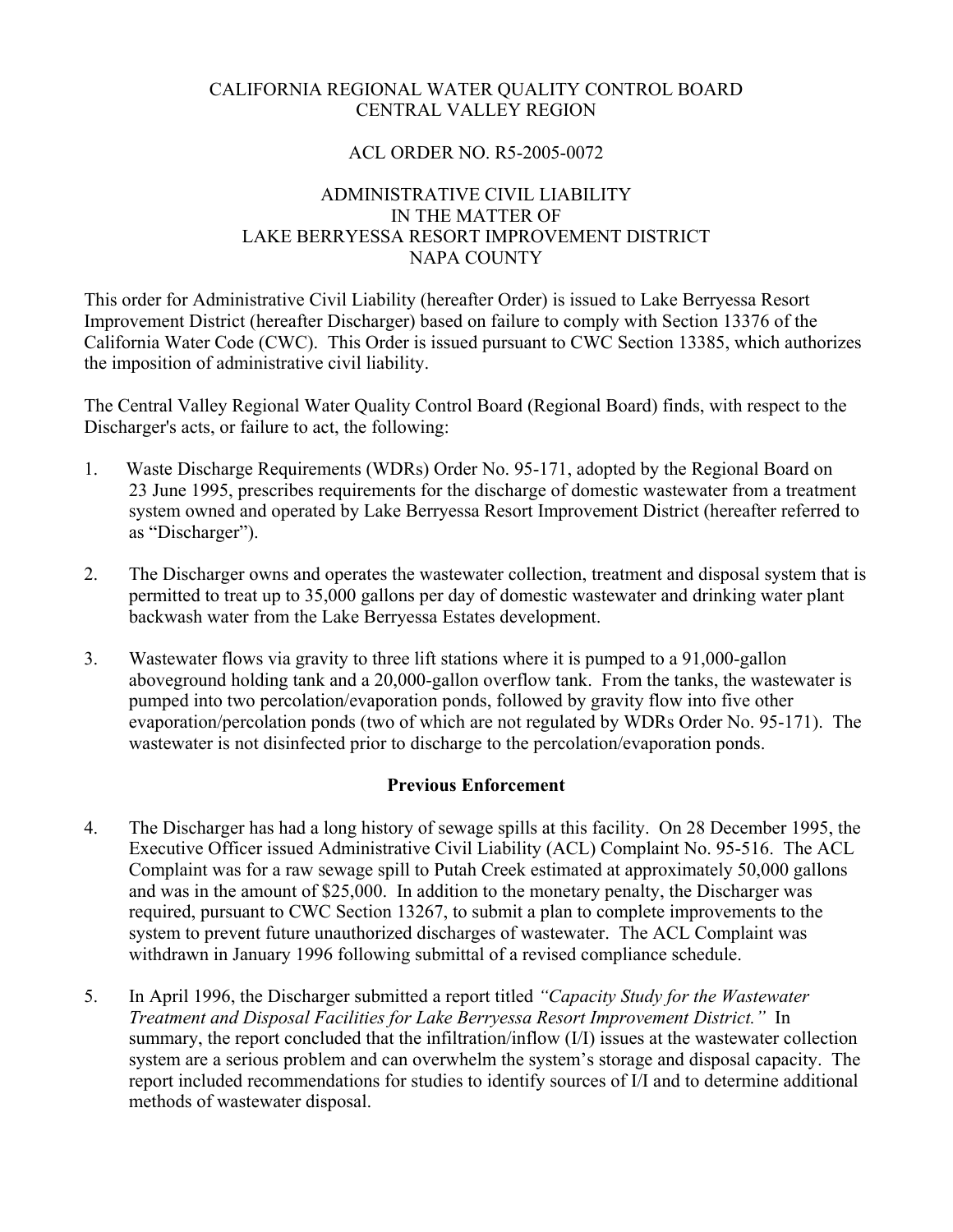- 6. Cease and Desist (C&D) Order No. 96-233 was subsequently adopted by the Regional Board on 20 September 1996. The C&D Order reflects the Discharger's revised compliance schedule (the document upon which the withdrawal of the ACLC was based). The C&D required the Discharger to: begin an I/I study, establish a financial plan, select and design an upgrade to the wastewater facility, complete construction of the project, and submit quarterly progress reports. The final upgrade was to have been completed by 15 September 2001, and was to have resulted in compliance with the WDRs.
- 7. The Discharger has not complied with the C&D. The only items submitted were an I/I study plan and a five-year financial plan, which were submitted during 1996. The Discharger has not modified its wastewater treatment, storage, or disposal system such that it complies with its WDRs.

### **Recent Violations of WDRs Order No. 95-171**

- 8. In February and March 1998, the Discharger experienced overflows of domestic wastewater from the storage ponds to surface water, which are a tributary to Lake Berryessa. The volume of spills are unknown, but were the result of inadequate capacity in the ponds.
- 9. In January 1999, a landslide ruptured the force main from the holding tank to the treatment pond system resulting in a discharge of approximately 50 gallons raw sewage to a tributary of Lake Berryessa.
- 10. From 6 March to 20 March 2000, Pond No. 5 spilled wastewater at a rate of approximately 20 gallons per minute to Stone Coral Creek (a tributary to Lake Berryessa), for an estimated total release of 432,000 gallons. On 8 May 2000, a Notice of Violation (NOV) was issued for the discharge.
- 11. On 19 February 2001**,** a force main coupling leaked within 30 feet of Putah Creek, releasing approximately 100 gallons of wastewater. The leak occurred in the pipeline, which followed the access road through the slide area from the holding tank to the treatment ponds.
- 12. On 2 and 3 January 2002, approximately 15,000 gallons of raw sewage overflowed from the holding tank near Putah Creek. Three days later, on 6 January 2002, approximately 3,000 gallons of raw sewage again spilled from the holding tank. According to the Discharger, no wastewater entered any surface waters from either spill. Both spills were a result of high I/I entering the collection system.
- 13. On 25 January 2002, staff conducted an inspection of the facility and noted a surface discharge from a spray application field into Stone Corral Creek, a tributary to Lake Berryessa. The WDRs do not authorize any discharge to a sprayfield. The Discharger indicated that the ponds were at capacity and were threatening to spill during rainfall events. Staff observed a large pump and hose that appeared to be used to remove water from Pond No. 4 to the swale adjacent to Stone Corral Creek. The record is not clear as to how many days this discharge took place or the number of gallons discharged.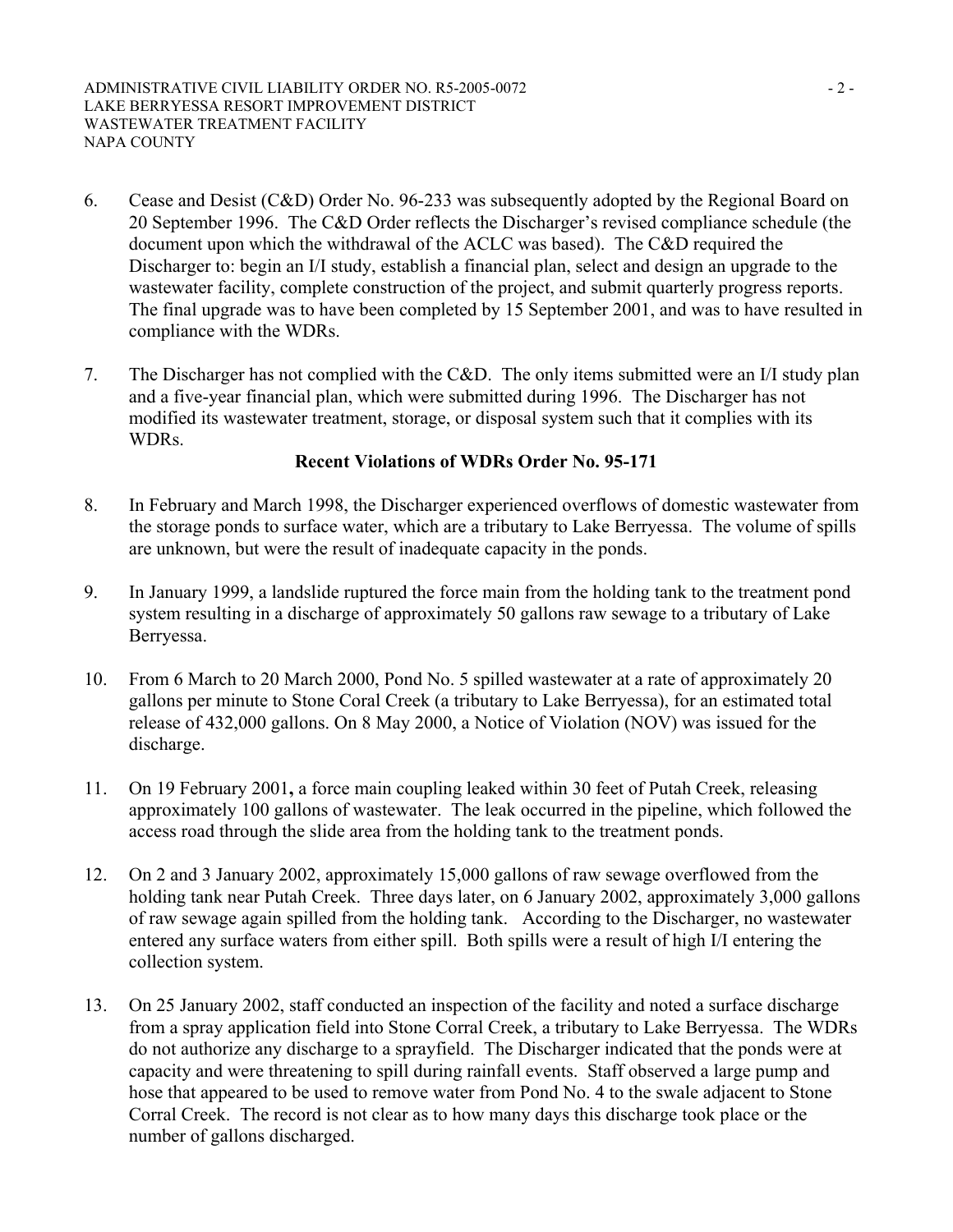- 14. On 18 February 2004, the Discharger was issued a NOV for a 300-gallon wastewater spill that occurred on 29 December 2003 from the holding tank. According to the Discharger, the spill remained on land and was the result of I/I from a large storm.
- 15. On 8 March 2004, between 20 and 30 gallons of raw sewage seeped from a manhole on to the street at Colt Court.
- 16. During a site inspection on 11 March 2004, staff observed abundant vegetation in and around Ponds Nos. 1 through 3, and a sprinkler irrigation system located next to Pond No. 7. The sprinkler system is not authorized in the WDRs. A NOV was issued on 8 April 2004.
- 17. On 14 February 2005, the Discharger was issued a NOV for a spill of domestic wastewater and water treatment plant backwash water from Pond No.5 to Stone Corral Creek. The spill began on 11 January 2005, and as of 28 February 2005 exceeded 2.3 million gallons. The spill is the result of inflow/infiltration problems in the collection system and the lack of capacity in the ponds, and is continuing as of the date of this Order.
- 18. To summarize, as of March 1998, the Discharger reported ten spills of domestic wastewater and backwash water. Five of these spills were to land and five were to surface waters.

# **REGULATORY CONSIDERATIONS**

- 19. Discharge Prohibition A.1 of Order No. 95-171 states: *"The direct discharge of wastes to surface waters or surface water drainage courses is prohibited."*
- 20. Discharge Prohibition A.2 of Order No. 95-171 states: *"The bypass or overflow of untreated or partially treated waste is prohibited."*
- 21. As described in the above Findings, the Discharger has violated WDRs Order No. 95-171, specifically, Discharge Prohibitions A.1 and A.2, by discharging wastes and effluent to surface waters or surface water drainage courses and by the bypass of untreated or partially treated effluent.
- 22. Section 301 of the Clean Water Act and Section 13376 of the CWC prohibit the discharge of pollutants to surface waters except in compliance with a National Pollutant Discharge Elimination System (NPDES) permit.
- 23. CWC Section 13376 states, in part: *"Any person discharging pollutants or proposing to discharge pollutants to the navigable waters of the United States ... shall file a report of the discharge in compliance with the procedures set forth in Section 13260..." and "The discharge of pollutants…except as authorized by waste discharge requirements [NPDES permit]…is prohibited."*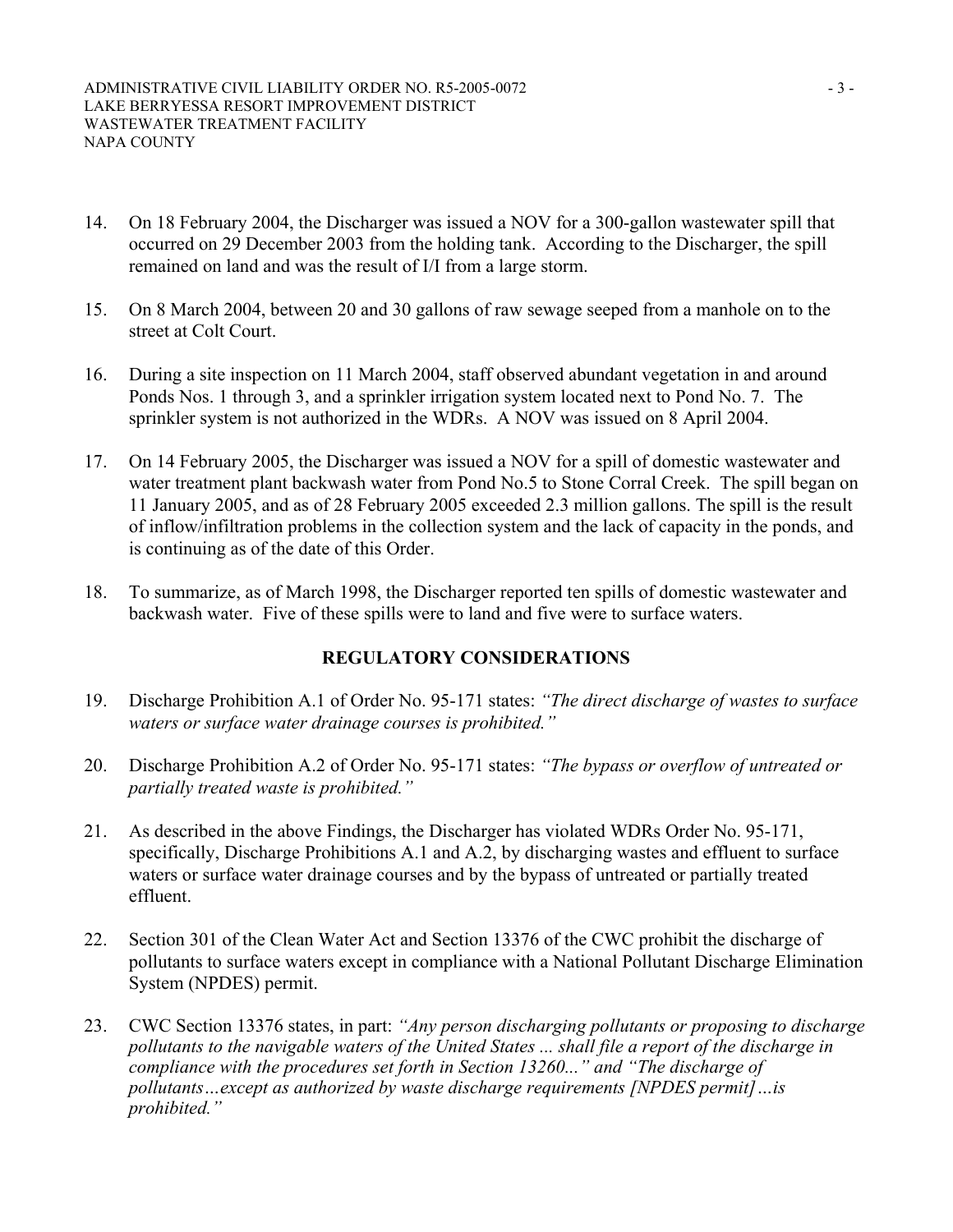- 24. The Discharger, by failing to file a report of waste discharge as set forth in CWC section 13260 and failing to obtain an NPDES permit prior to the discharges described in the above Findings, has violated CWC section 13376. WDRs Order No. 95-171 is not an NPDES permit.
- 25. CWC Section 13385 states, in part: *"(a) Any person who violates any of the following shall be liable civilly in accordance with subdivisions (b), (c), (d), (e), and (f):*

*(1) Section 13375 or 13376.* 

*"(c) Civil liability may be imposed administratively by the state board or a regional board pursuant to Article 2.5 (commencing with Section 13323) of Chapter 5 in an amount not to exceed the sum of both the following:* 

*(1) Ten thousand dollars (\$10,000) for each day in which the violation occurs.* 

*(2) Where there is a discharge, any portion of which is not susceptible to cleanup or is not cleaned up, and the volume discharged but not cleaned up exceeds 1,000 gallons, an additional liability not to exceed ten dollars (\$10) times the number of gallons by which the volume discharged but not cleaned up exceeds 1,000 gallons."*

- 26. For discharging waste in violation of the WDRs and without obtaining an NPDES permit, the Regional Board may assess administrative civil liability based on CWC section 13385. The maximum administrative civil liability which can be imposed by the Regional Board under CWC Section 13385 is \$10,000 per day of discharge plus \$10 per gallon discharged in excess of 1,000 gallons. As stated in the Findings, over 2,778,450 gallons were discharged to surface waters over a period of 70 days. Of this, a total of 2,718,400 gallons were discharged in excess of 1,000 gallons per spill event. Therefore, the maximum administrative civil liability is \$700,000 (70 days times \$10,000 per day) plus \$27,184,000 (2,718,400 gallons minus 1,000 gallons per event times \$10 per gallon), for a total maximum liability of \$27,884,000.
- 27. CWC Section 13385(e) states:

*"In determining the amount of any liability imposed under this section, the regional board, the state board, or the superior court, as the case may be, shall take into account the nature, circumstances, extent, and gravity of the violation or violations, whether the discharge is susceptible to cleanup or abatement, the degree of toxicity of the discharge, and, with respect to the violator, the ability to pay, the effect on its ability to continue its business, any voluntary cleanup efforts undertaken, any prior history of violations, the degree of culpability, economic benefit or savings, if any, resulting from the violation, and other matters that justice may require. At a minimum, liability shall be assessed at a level that recovers the economic benefits, if any, derived from the acts that constitute the violation."* 

28. Pursuant to CWC Section 13385(e), the minimum administrative civil liability is equivalent to the economic benefit accrued by the Discharger in not implementing the management and/or physical improvements necessary to prevent the discharges. In general, the discharges are due to inflow/infiltration within the collection system and lack of storage and disposal capacity. It is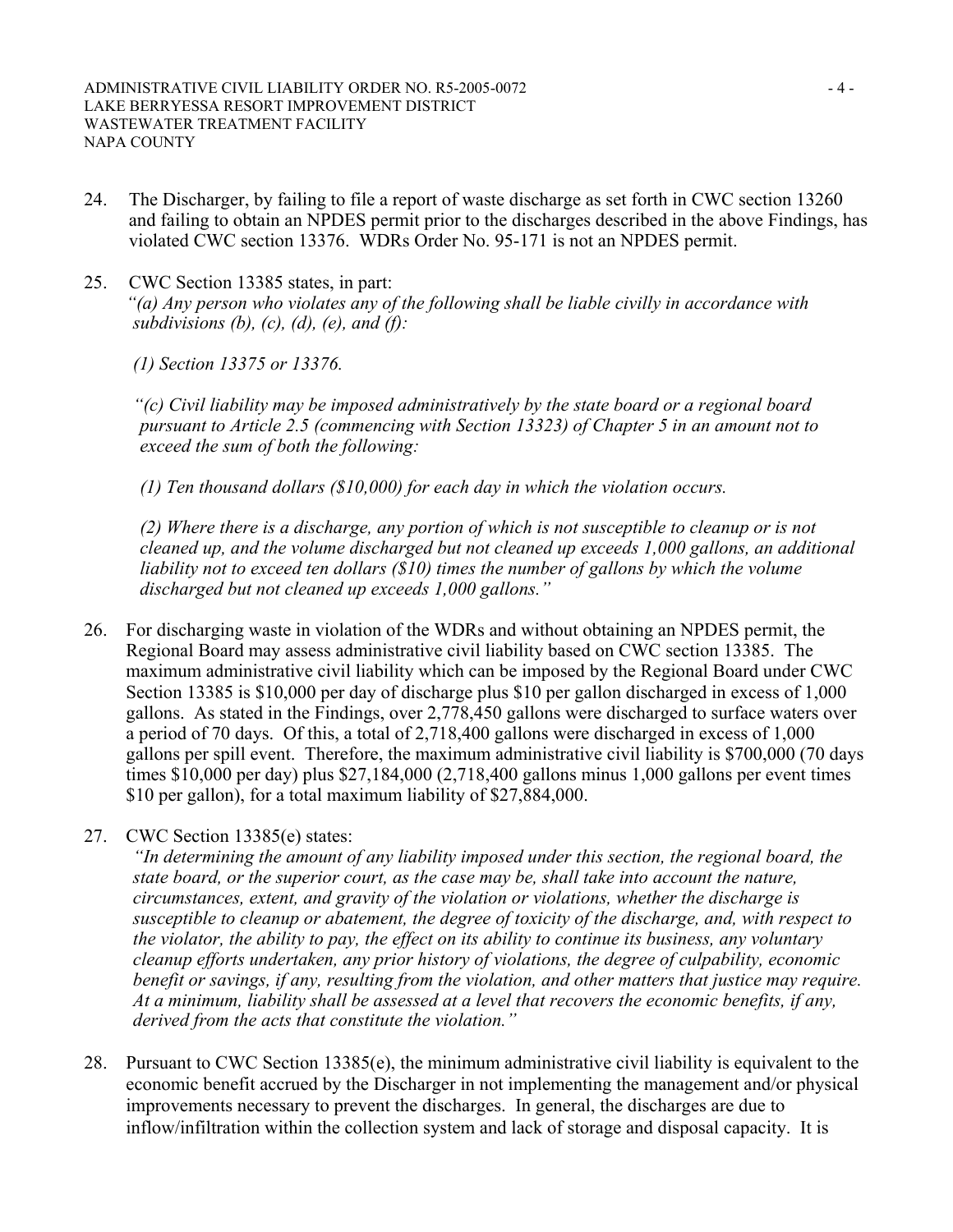estimated that the Discharger has saved a minimum of \$393,000 in not taking actions to prevent the violations described in this Order.

29. The Regional Board determined with respect to factors in Finding No. 27 the following:

The nature of the violation is that the Discharger is fully aware of the spills but failed to either (a) make the necessary improvements to the wastewater collection system to prevent the spills or (b) take sufficient emergency action once the spills occurred. The Discharger is in violation of C&D Order No. 96-233 which requires that the wastewater treatment facilities be upgraded to achieve full compliance with the WDRs (in particular, the prohibition of discharges to surface waters). The improvements were to have been completed no later than 15 September 2001. The Discharger acknowledges that it has high amounts of inflow/infiltration into its system each winter, and in 1996 provided a plan to identify the sources of I/I. However, the Discharger has not finished the work and now states that it will extend until at least 2009. While the residents were taxed to pay for some improvements, those funds are not sufficient for the magnitude of repairs needed and the Discharger does not have plans to provide for any additional funds other than for routine operation and maintenance. The continuing discharge of waste into Stone Corral Creek is a violation of both the WDRs and the C&D.

The extent of the violation is that between February 1998 and 28 February 2005, the Discharger reported five spills to land and five spills to surface waters totaling over 2.7 million gallons. The most recent spill to surface waters began on 11 January 2005, and as of 28 February 2005 exceeded 2.3 million gallons. Although the most recent spill is continuing and as of 1 April has reached at total of over 4.1 million gallons, this ACL Complaint only covers the violations through 28 February 2005.

The gravity of the violation is that the Discharger's failure to fully upgrade its system has resulted in ten spills of wastewater to land and to surface waters. These discharges violate the WDRs, the C&D Order, the California Water Code, and the federal Clean Water Act. The Discharger has failed to prevent the discharge of waste to highly accessible surface waters and creeks. These waterways are tributary to Lake Berryessa, which has a high level of beneficial uses including domestic water supply (Solano Irrigation District), contact recreation, and non-contact recreation. Potential health risks from bacteria and viruses resulting from raw or inadequately treated wastewater are a serious concern for humans and wildlife habitat. In recognition of the domestic water use, recreational uses, and the lack of dilution in this water body, the Basin Plan prohibits "the direct discharge of municipal and industrial wastes" into Lake Berryessa.

With respect to the ability to pay, the Discharger has provided a 30 March 2005 Statement of Financial Conditions and states that although the audit report shows that the District has a cash balance of \$280,000, the District anticipates an operating deficit of \$100,000 and an outstanding loan balance of \$173,000. If the loan is paid in full this year and the operating deficiency is accurate, then the District will only have \$6,000 in cash reserves at the end of this fiscal year. Therefore, the Discharger states that it is unable to pay the proposed civil liability.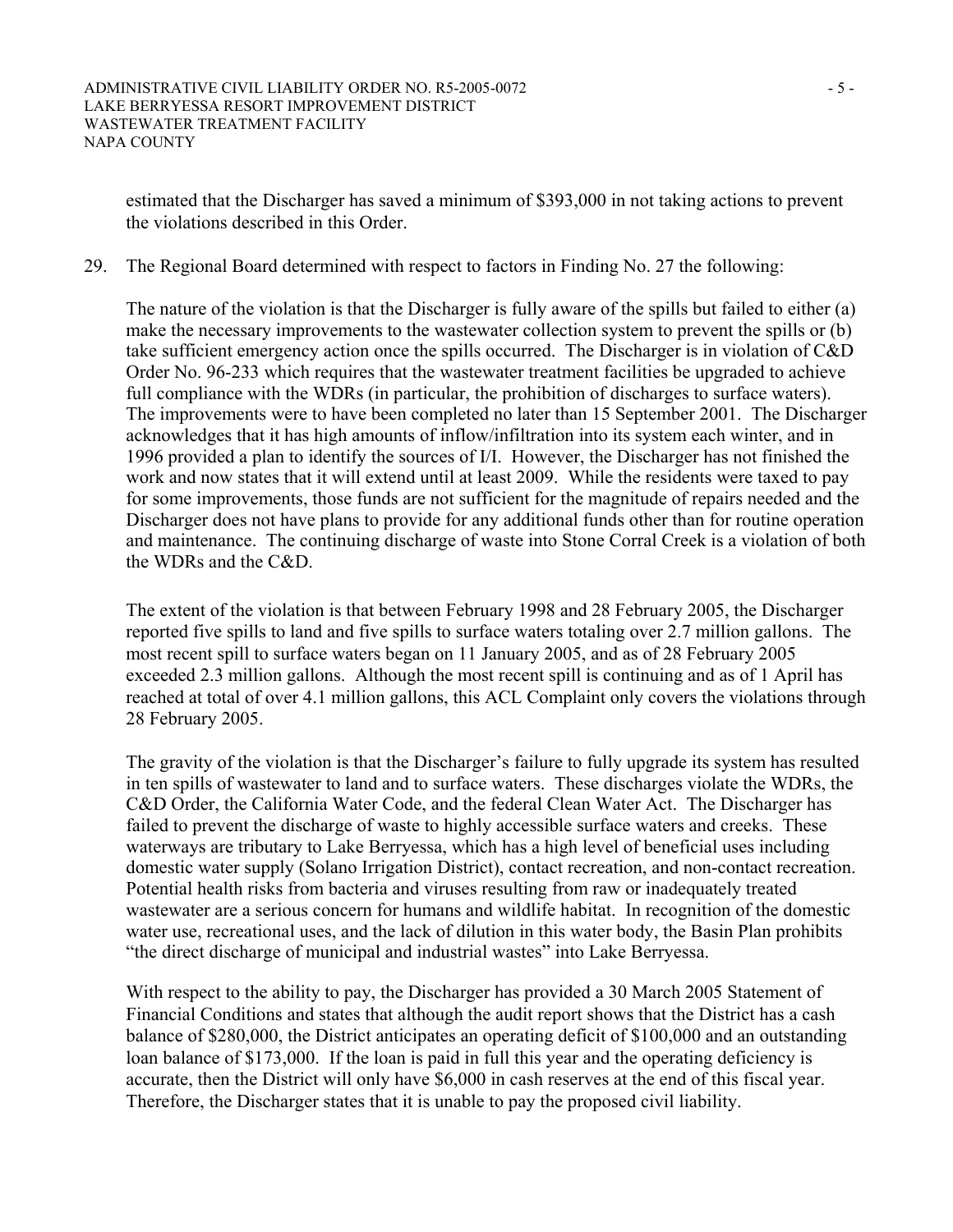With respect to voluntary cleanup efforts, the Discharger has not taken any measures to stop the spills or perform any cleanup. Other Dischargers in this same situation have gone to great expense to prevent a discharge of domestic wastewater into surface waters by renting Baker tanks to store the wastewater, hiring pumper tanks to transport the wastewater to other permitted facilities, or renting enhanced evaporation units to reduce the volume of wastewater in the ponds during the summer months. This Discharger states that such efforts are impracticable at this site but staff disagree.

The Discharger has a long history of violations of its WDRs, C&D Order, the California Water Code, and the federal Clean Water Act, and was issued a \$25,000 ACL Complaint in December 1995 for a sewage spill to Putah Creek estimated at approximately 50,000 gallons. The ACL Complaint was withdrawn in January 1996 following submittal of a revised compliance schedule. This ACL Complaint covers the ten reported wastewater spills since that time, but does not cover other continuing violations (e.g. failure to submit technical reports, failure to complete groundwater monitoring, discharging waste in violation of the WDR flow limit).

The Discharger is fully culpable of the violations cited above because it has not made the improvements as required by the 1996 C&D Order to prevent the wastewater spills. The Discharger has also received three Notices of Violation for the recent spills. The Discharger is aware of the potential penalty for wastewater spills, as it was issued a \$25,000 ACL Complaint in 1995 for the discharge of raw sewage to Putah Creek.

The Discharger has received an economic savings by not making the necessary improvements to the collection system and the wastewater ponds as required by the 1996 C&D Order. Based on data provided by another Discharger, staff estimate that it would cost approximately \$1.3 million to fully assess and repair this system. In lieu of making permanent corrections, the Discharger could have tanked excess wastewater and/or hired a septic service to haul off the excess wastewater. It is estimated that the Discharger has saved at least \$393,000 by not tanking and hauling the waste for the discharge occurring between 11 January and 28 February 2005.

Staff has expended approximately 100 hours, or \$8,000 in staff costs, in generation of the ACL Complaint, including review of the files. It is estimated that staff will spend an additional 150 hours (an additional \$12,0000) to prepare this ACL Order and to prepare for the Board hearing. Therefore, staff expect to expend 220 hours (\$20,000) to bring this matter to the Board.

- 30. A \$400,000 Administrative Civil Liability is appropriate based on the determinations in Findings Nos. 19 through 29.
- 31. Issuance of this Order is exempt from the provisions of the California Environmental Quality Act (Public Resources Code Section 21000, et. seq.), in accordance with Section 15321 (a)(2), Title 14, of the California Code of Regulations.
- 32. Any person affected by this action of the Regional Board may petition the State Water Resources Control Board (State Board) to review the action in accordance with Section 2050 through 2068,